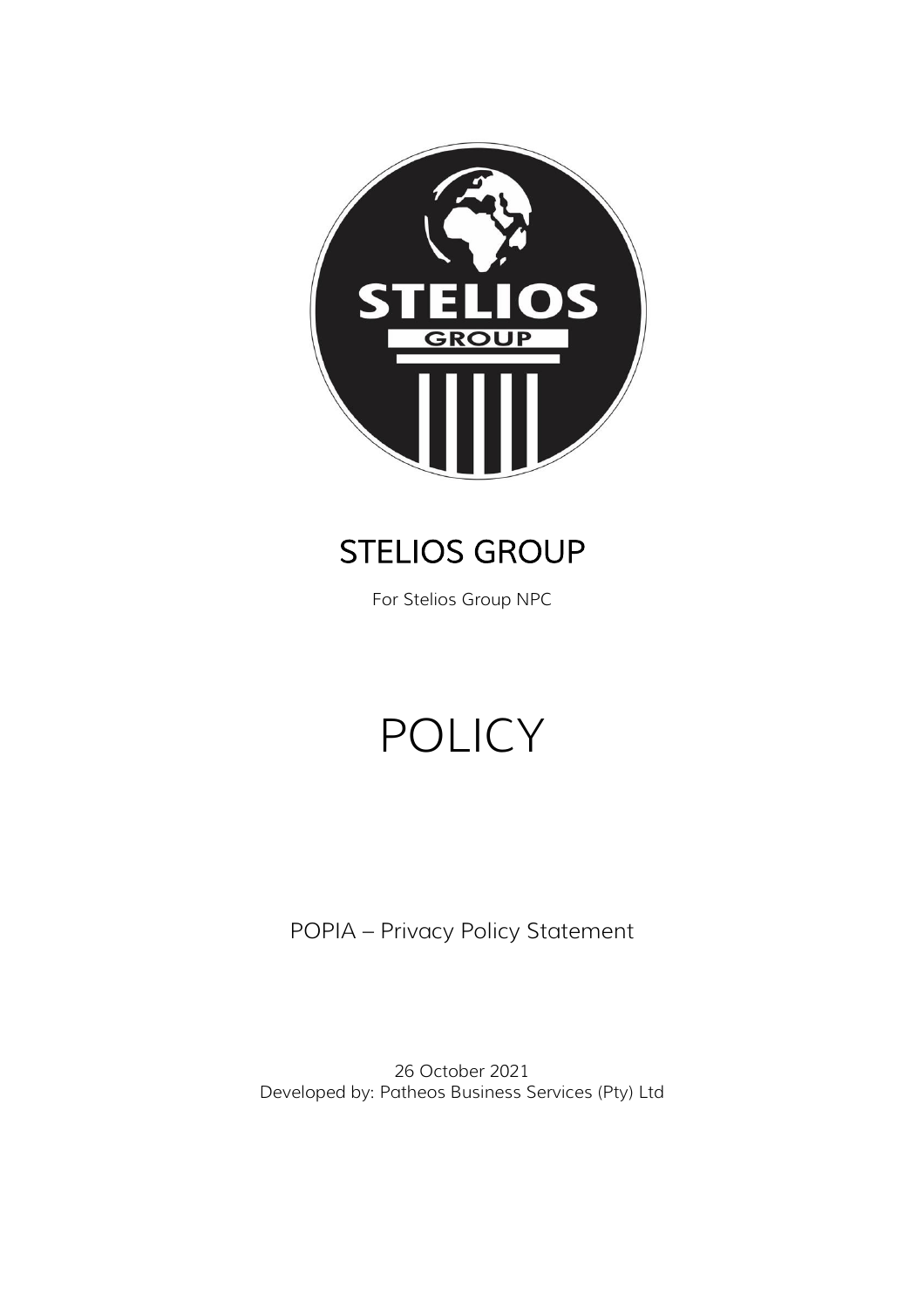

| PROTECTION OF PERSONAL INFORMATION ACT (POPI ACT) |                                                                                                                                                                                                                                                                             |  |                       |
|---------------------------------------------------|-----------------------------------------------------------------------------------------------------------------------------------------------------------------------------------------------------------------------------------------------------------------------------|--|-----------------------|
| Document:                                         | A STANDARD POPI ACT-                                                                                                                                                                                                                                                        |  |                       |
|                                                   | PRIVACY POLICY STATEMENT                                                                                                                                                                                                                                                    |  |                       |
| Purpose:                                          | The POPI Act requires businesses to limit their use of<br>personal data, get consent before using it, and allow<br>users to withdraw their consent. To make sure the<br>consent is "informed", you must publish several details,<br>which is best done in a Privacy Policy. |  | Version:   13.12.2021 |

#### PRIVACY POLICY STATEMENT

This Privacy Policy Statement is for Patria Family Church, Registration Number 037- 263-NPO, and Stelios Group NPC, Registration number 2015/055209/08, which are related to:

- ➢ The members and congregants of the Patria Family Church.
- ➢ The participants of all the accredited Stelios Group NPC Projects.

Respecting and protecting your Personal Information (please refer to the definition of Personal Information at the end of this policy statement) is very important to us. It is also a Constitutional right, legal, and good business practice requirement, which we take very seriously.

## In line with the 8 Conditions in the Protection of Personal Information Act, 4 of 3013 (the Act), we:

- ✓ Accept joint responsibility and accountability with you to responsibly manage and protect your Personal Information when providing our services and solutions to you.
- ✓ Undertake to receive, only from you, and process the Personal Information that is necessary for the purpose to assist you with your required solutions, conclude the necessary related agreements and consider the legitimate legal interests of everyone concerned, as required by the Act and to respect your right to withdraw your consent for the processing of your Personal Information.
- ✓ Undertake to only use your Personal Information for the purpose required to assist you or provide services to you.
- ✓ Undertake not to share or further process your Personal Information with anyone if not required for assisting you with your services or by law.
- $\checkmark$  Undertake to be open and transparent and notify you as and when required by law regarding why and how your Personal Information needs to be collected.
- ✓ Undertake to safeguard and protect your Personal Information in our possession.
- ✓ Undertake to freely confirm what Personal Information we have, to update and correct the Personal Information, and to keep it for no longer than legally required. A confirmation letter will be issued when Personal Information has been discarded.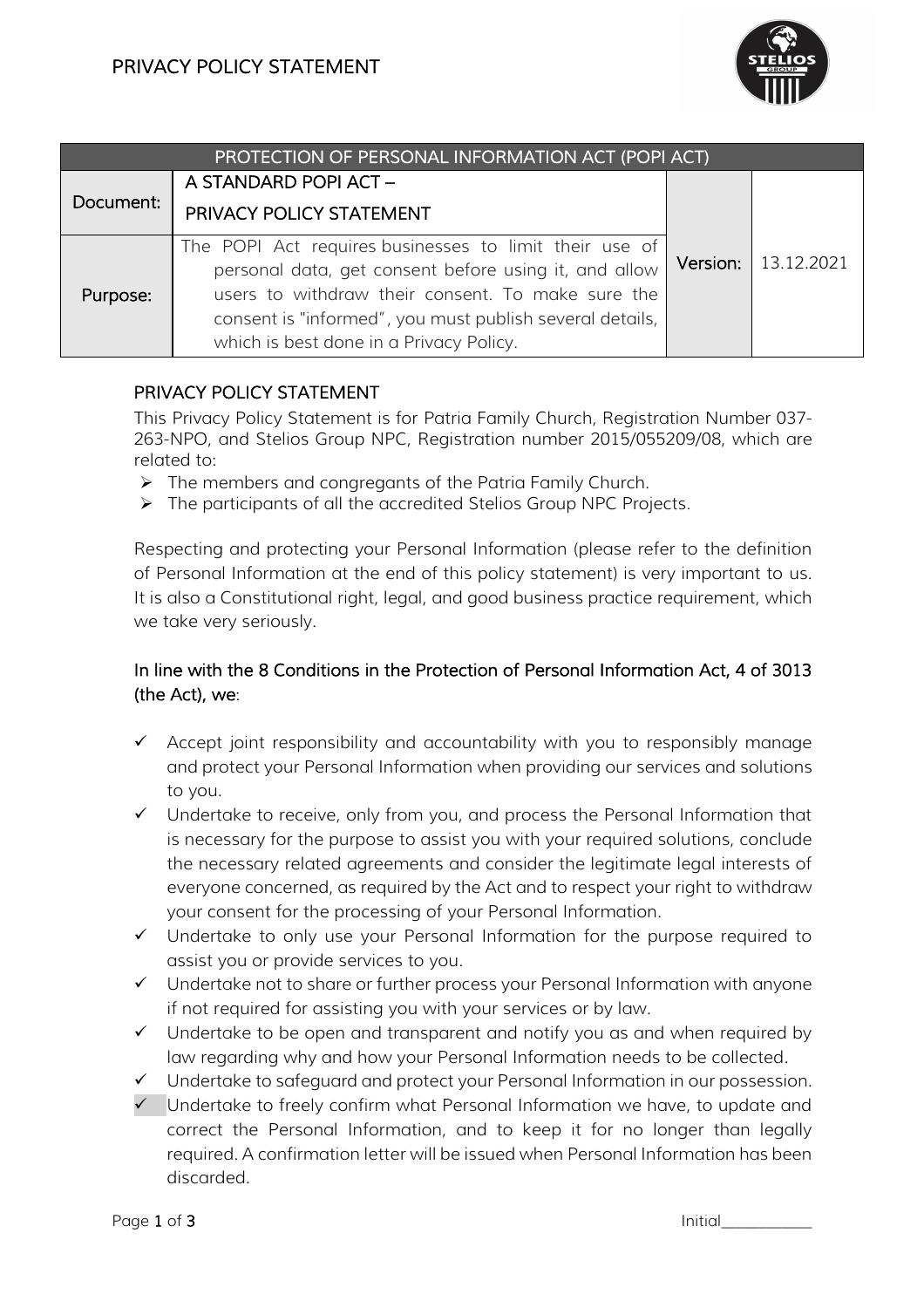

## We or the companies who provide or assist with the services you required need to collect, use, and keep your Personal Information as prescribed by relevant laws and regulations and for reasons such as:

- $\checkmark$  To share with and provide relevant products or services to you, to carry out the transaction you requested, and to maintain our relationship.
- $\checkmark$  To respond to your queries.
- ✓ To confirm and verify your identity or to verify that you are an authorised user for security purposes.
- $\checkmark$  For ministry, projects and training purposes.
- ✓ To execute and conduct relevant services.
- $\checkmark$  For operational purposes required to assist you with the services you require.
- ✓ For audit and record-keeping purposes.
- $\checkmark$  In connection with possible requirements by the Information Regulator or other Government agencies allowed by law, legal proceedings, or court rulings.

We may need to share your Personal Information and/or utilise software or online platforms to enter and process your information for an application or business management purposes. This will only be done in strict adherence to the requirements of the Act.

We do not use "cookies" on our website because we do not facilitate any online marketing.

Any additional information or concerns can be found and raised with the Information Regulator, who can be contacted as shared below, but please feel free to contact us first to discuss any questions or concerns you may have:

Contact details for Patria Family Church: Tel: 044 – 050 1390 Website: [www.patria.co.za](http://www.patria.co.za/) Email: [informationofficer@patria.co.za](mailto:informationofficer@patria.co.za)

Contact details for Stelios Group NPC: Tel: 044 – 050 1390 Website: [www.stelios.co.za](http://www.stelios.co.za/) Email: [informationofficer@stelios.co.za](mailto:informationofficer@stelios.co.za)

Website:<https://www.justice.gov.za/inforeg/> Tel: 012 406 4818 Email: [inforeg@justice.gov.za](mailto:inforeg@justice.gov.za)